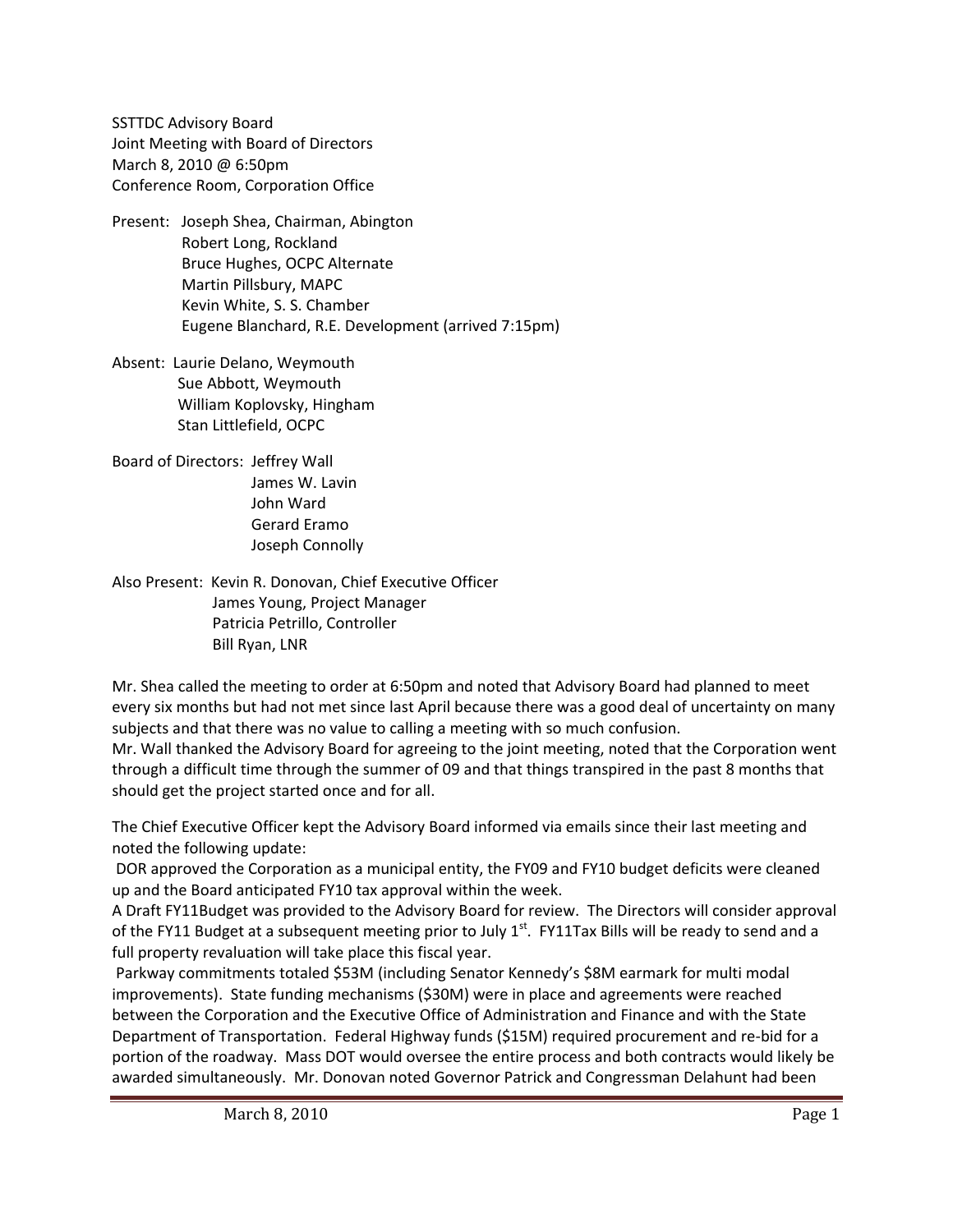very instrumental in negotiations with Navy in terms of gaining a permissions license to traverse federal property for Parkway construction until the transfer of remaining land.

Congressman Delahunt also sponsored a No Cost EDC Bill for the remaining NAVY land. Final legislation gave the Secretary of the Navy discretion to assign a no cost or low cost value to the project. The Navy was going through an appraisal process on the remaining land. A final transfer was hopeful in the near future.

Mr. Pillsbury offered assistance from MAPC to weigh in on the job generation aspects of the land transfer to support qualification for federal stimulus funds in an economic district. Mr. Shea indicated the Host Communities could send letters of support as well. Mr. Hughes offered OCPC support and suggested that people be reminded that this project was cited as shovel ready and still is.

Mr. White was informed that the position of CFO and Treasurer would be full time. Although the FY11 Draft Budget reflected the two positions as of July  $1<sup>st</sup>$ , they would not be filled immediately. The CFO would come on first sometime in September, depending on how the bonding works out. The municipal system needed to be fully set up for the Treasurer. Mr. Wall stated the Corporation had to show capacity to support the positions in the Budget for the bond issuance process. Currently the Corporation has a Service Agreement with the Town of Weymouth for temporary utilization of James A. Wilson as CFO and Scott Bois as Treasurer, on a bare bones basis.

Mr. White noted a significant drop in the legal budget from FY 10 to FY11. Mr. Donovan indicated the land transfer should be completed in FY10, and by that point, there would not be many other issues of a legal nature.

Mr. Hughes, thanked the Project Manager for his attendance at a recent OCPC meeting, and inquired if the BAT bus was incorporated into the Multi Modal Plan. Mr. Young indicated the utilization of the BAT bus would be a natural extension of the service provided to Rockland and Abington; and noted Phase 1 of the Multi Modal Facility included a platform installed on the east side of the tracks and upgrades to Trotter Road for pedestrian access, drop offs and the future onsite shuttle. Phase 2 included parking lots, lighting and landscaping. Current conditions would not change during the first phase of E/W Parkway construction. Parking would remain in the same location and use of the west platform would continue with eastern improvements being advanced for future use.

Mr. Shea noted that concerns were raised during CAC meetings on the capacity of the trains once the project was fully built out, and inquired on any further work with the T on that issue. Mr. Ryan noted that discussions with MBTA began on phasing in more double deck cars, that it didn't make sense to go further until the multi modal improvements and vertical development advanced, and that those discussions would start again soon. It was noted that ridership on the train was substantially less than in prior years. Mr. Hughes agreed, noting that MBTA parking lots were no longer at capacity.

Mr. Shea was informed that there would be an estimated 1200 jobs for the construction of the first phase of the Parkway and he noted that the spill‐over in purchases would be good for the local area businesses.

It was noted that 835 Navy acres remain to be transferred, that funds in place for the Parkway did not include the cross over at the rail road tracks, and that the CEO was working with the Congressional Delegation in earnest to identify Earmarking for FY11. Mr. Ryan noted those discussions occur every week with the legislative body.